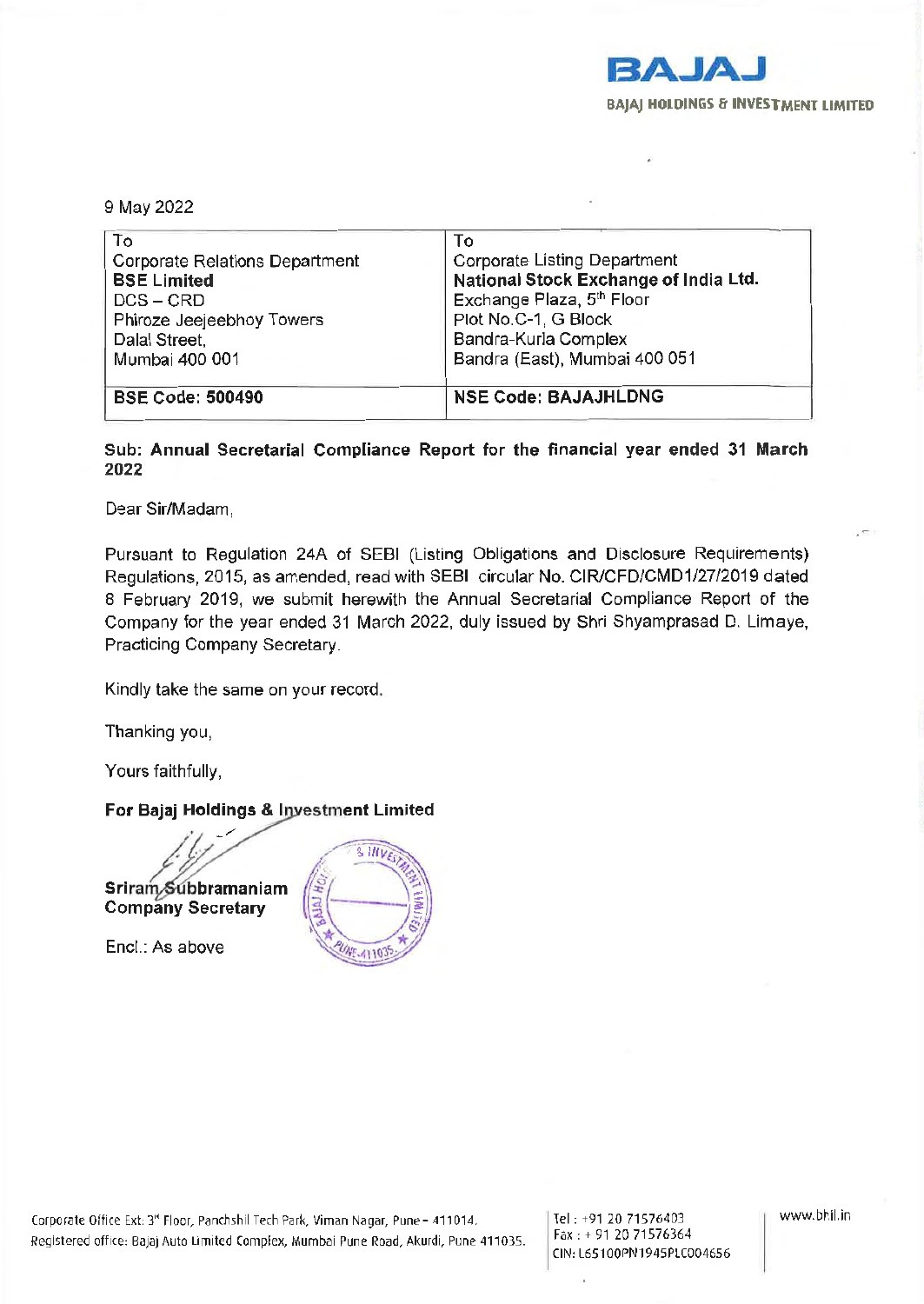## SECRETARIAL COMPLIANCE REPORT

for the year ended  $31<sup>*</sup>$  March, 2022

## Bajaj Holdings & Investment Limited (CIN: L65100PN1945PLC004656)

I, Shyamprasad D. Limaye, Practising Company secretary have examined, subject to limitation of physical interaction and verification of records caused by Covid 19 Pandemic;

- (a) all the documents and records made available to me by Bajaj Holdings  $\&$  Investment Limited ("the listed entity"), and explanation provided by the listed entity,
- (b) the filings  $\ell$  submissions made by the listed entity to the stock exchanges,
- ( c) website of the listed entity,
- ( d) any other document/ filing, as may be relevant, which has been relied upon to make this certification,

for the year ended 31<sup>st</sup> March, 2022 in respect of compliance with the provisions of :

- 1) the Securities and Exchange Board of India Act, 1992 ("SEBI Act") and the Regulations, circulars, guidelines issued thereunder; and
- 2) the Securities Contracts (Regulation) Act, 1956 ("SCRA"), rules made thereunder and the Regulations, circulars, guidelines issued thereunder by the Securities and Exchange Board of India ("SEBf'); including
	- (a) Securities and Exchange Board of India (Listing Obligations and Disclosure Requirements) Regulations, 2015;
	- (b) Securities and Exchange Board of India (Issue of Capital and Disclosure Requirements) Regulations, 2018;
	- (c) Securities and Exchange Board of India (Substantial Acquisition of Shares and Takeovers) Regulations, 2011;
	- (d) Securities and Exchange Board of India (Buyback of Securities) Regulations, 2018;
	- (e) Securities and Exchange Board of India (Share Based Employee Benefits) Regulations, 2014;
	- (f) Securities and Exchange Board of India (Issue and Listing of Debt Securities) Regulations, 2008 and The Securities and Exchange Board of India (Issue and Listing of Non-Convertible Securities) Regulations, 2021;
	- (g) Securities and Exchange Board of lndia(Issue and Listing of Non- Convertible and Redeemable Preference Shares) Regulations,2013;
	- (h) Securities and Exchange Board of India (Prohibition of Insider Trading) Regulations, 2015;



BHIL

r---